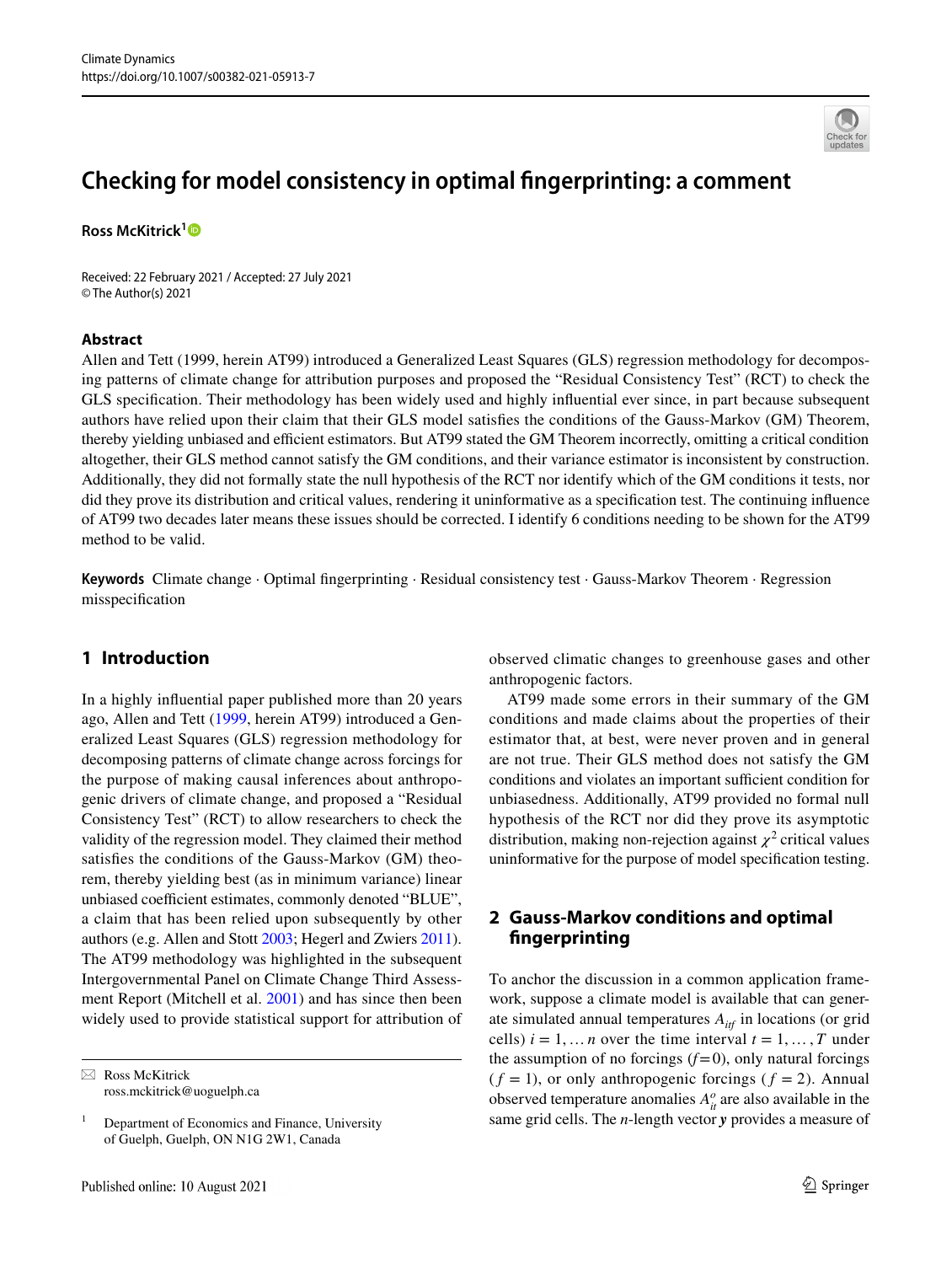the cell-specifc changes (e.g. trends or diferences in means) in  $A_{it}^o$  over the time period of interest. A matrix *X* is formed with *g* columns consisting of "signal vectors" which are created by running the model and generating  $A_{\text{inf}}$  for  $f = 1, 2$ ; then computing changes in the same way as for *y*. All data are zero-centered so a constant term is not needed.<sup>[1](#page-1-0)</sup>

A linear model regressing the observed spatial pattern of changes against the model-simulated signals is written

$$
y = Xb + u \tag{1}
$$

where  $u$  is the regression error and the coefficient vector *b* measures the scaling factors necessary for the signals to explain the observed climate patterns. A signifcant value of an element of *b* implies the associated signal is "detected".

Denote the (unobservable) covariance matrix of *u* as  $\Omega$ , thus  $E(uu^T) = \Omega$ . Note  $\Omega$  is a symmetric nonstochastic matrix with full rank. The GM Theorem states that if  $\Omega$  is conditionally (on  $X$ ) homoscedastic and has zero offdiagonal elements, meaning it can be represented as a scalar multiple of the  $n \times n$  identity matrix  $I_n$ , which we write

$$
E(uu^T|X) = \Omega = \sigma^2 I_n
$$
 (2)

where  $\sigma^2$  is the variance of the errors  $\boldsymbol{u}$ , and if the expectation of the errors conditional on *X* is zero:

$$
E(u|X) = 0,\t\t(3)
$$

then the OLS estimator

$$
\hat{\boldsymbol{b}}_{OLS} = \left(\boldsymbol{X}^T\boldsymbol{X}\right)^{-1}\boldsymbol{X}^T\boldsymbol{y}
$$

is unbiased and has the minimum variance among all linear (in *y*) unbiased estimators (Davidson and MacKinnon [2004](#page-5-4)). In this way, an estimator of *b* that satisfes the GM conditions ([2\)](#page-1-1) and ([3\)](#page-1-2) can be said to be BLUE.

If GM condition  $(2)$  $(2)$  fails OLS coefficient estimates will still be unbiased but potentially inefficient, whereas if GM condition  $(3)$  $(3)$  fails OLS coefficients will be biased and incon-sistent. If condition ([2\)](#page-1-1) fails the common remedies are feasible GLS (where 'feasibility' refers to use of a full rank estimator  $\hat{\Omega}$  to provide weights for the regression model [\(1](#page-1-3))) or use of White's ([1980\)](#page-6-0) heteroskedasticity-consistent (HC) variance estimator.

In response to concerns that detection of greenhouse gas signals would be thwarted by heteroskedasticity, AT99 proposed the following variant on feasible GLS. They call  $\Omega$  the "climate noise" matrix and denote it  $C_N^2$  $C_N^2$ :

$$
E(uu^T) = C_N.
$$
 (4)

<span id="page-1-3"></span>Rather than defne it as the outer product of the error terms in  $(1)$  $(1)$  they assume it can be computed using the spatial covariances from the preindustrial (unforced) control run of a climate model. Denote the matrix root of the inverse of  $C_N$  as *P*, so  $P^T P = C_N^{-1}$ . While  $C_N$  is obtainable from a climate model, due to the limited degrees of freedom in climate models it is in practice rank deficient and its inverse does not exist. Suppose the rank of  $C_N$  is  $K < n$ . They propose an estimator  $\hat{C}_N$  defined using a  $\hat{K} \times n$  matrix  $P^{(K)}$  consisting of the first *K* eigenvectors of  $C_N$  weighted by their inverse singular values, which implies  $P^{(K)}\hat{C}_N P^{(K)T} = I_K$  (the rank-*K* identity matrix) and  $(P^{(K)T}P^{(K)})^+ = \hat{C}_N$  where + denotes that it is the Moore–Penrose pseudo-inverse. AT99 assert that the regression

<span id="page-1-6"></span>
$$
P^{(K)}y = P^{(K)}Xb + P^{(K)}u
$$
 (5)

<span id="page-1-1"></span>yields an unbiased estimator  $\tilde{b} = (X^T P^{(K)T} P^{(K)} X)^{-1} X^T P^{(K)T} P^{(K)} y$  which satisfies the GM conditions as long as  $P^{(K)}$  exists, regardless of the value of *K*, because, by defnition,

<span id="page-1-2"></span>
$$
E(Puu^T P^T) = PC_N P^T = I_n.
$$
\n<sup>(6)</sup>

<span id="page-1-5"></span>Equation ([6\)](#page-1-5) corresponds to Eq. ([3\)](#page-1-2) in AT99.

The assertion that ([6](#page-1-5)) implies  $\vec{b}$  is BLUE depends on 5 assumptions, not all of which AT99 state: (i)  $\vec{P}$  is nonstochastic; (ii) it does not matter that  $I_K \neq I_n$ ; (iii) there are no necessary conditions other than (6) for the GM Theorem to hold; (iv) the non-existence of  $C_N^{-1}$  has no implications for the properties of  $\tilde{b}$  and (v) test statistics associated with  $\tilde{b}$  do not depend on the assumption that  $C_N = \Omega$ . All five assumptions are incorrect.

(i) As was observed in AT99,  $C_N$  (and *P*) are functions of random natural forcings so they are random matrices. Ignore for the moment the distinction between *P* and  $P^{(K)}$ . AT99 set the randomness issue aside but the observation that the climate model generates "noisy" or random vectors is the motivation behind proposed refnements in Allen and Stott ([2003](#page-5-1)) and elsewhere. Since *u* is random, if *P* is also random Eq. ([6\)](#page-1-5) is incorrect. Neither can it be the case that  $C_N = \Omega$  since one is random and the other is not. Using a standard decomposition,  $\tilde{b} = b + (X^T P^T P X)^{-1} X^T P^T P u$ . To prove consist-

<span id="page-1-0"></span> $1$  This set-up assumes we are focused only on explaining the spatial variation of temperature change. It would be possible to pool spatial and temporal dimensions but this would raise additional issues related to the need to test time series misspecifcations so we will omit this aspect.

<span id="page-1-4"></span><sup>&</sup>lt;sup>2</sup> Note the *N* subscript stands for "noise" not the sample size, which is *n*.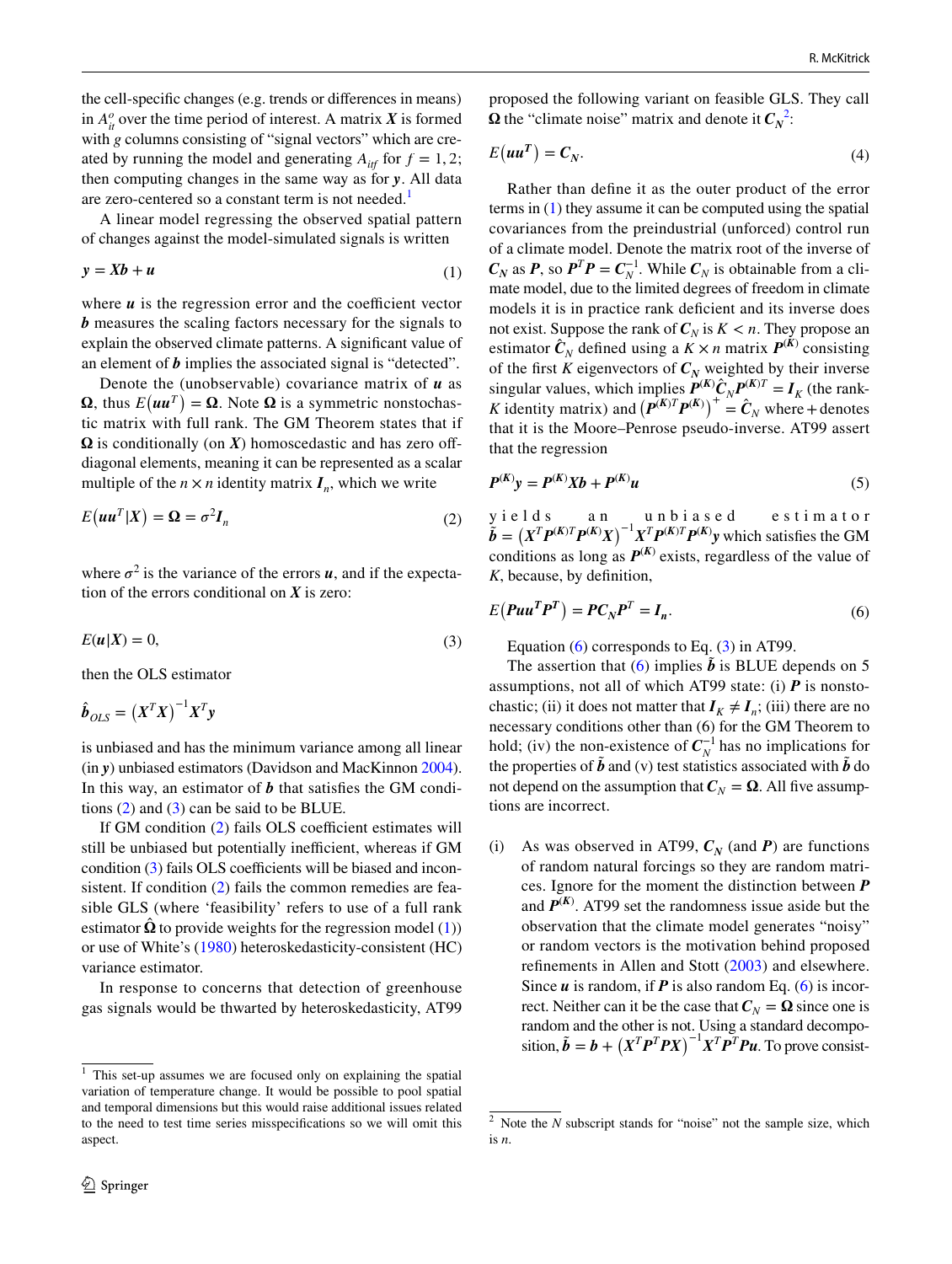ency of the AT99 optimal fngerprinting method with random  $P$  it needs to be shown (not merely assumed) that the second term on the right converges in distribution to  $N(0, I_g)$ , which requires proving the necessary conditions

$$
[N1] \quad plim\Big(\big(X^T P^T P X\big)^{-1} X^T P^T P u\Big) = 0_g
$$

and

$$
\begin{aligned} \text{[N2]} \quad plim\Big( \left( X^T \mathbf{P}^T \mathbf{P} X \right)^{-1/2} X^T \mathbf{P}^T \mathbf{P} \mathbf{\Omega} \mathbf{P}^T \\ \mathbf{P} X \left( X^T \mathbf{P}^T \mathbf{P} X \right)^{-1/2} \Big) &= I_g \end{aligned}
$$

where the right-hand side of [N1] is a vector of *g* zeroes.<sup>[3](#page-2-0)</sup> Here the probability limit is over  $n \to \infty$  but note that the rank of  $P^{(K)}$  will be constrained to K regardless of sample size, which would make proving [N1] and [N2] particularly challenging. AT99 sidestepped any discussion of these requirements by assuming  $P^{(K)}$  is nonstochastic but in later literature when it was assumed to be random this issue was not revisited, so these conditions still need to be proven. This is true also of methods using regularized variance matrix estimators (see e.g. Hannart [2016\)](#page-5-5) in which invertibility is achieved by using a weighted sum of  $C_N$  and the *n*-dimensional identity matrix.

(ii) If  $P^{(K)}$  is used in Eq. ([6](#page-1-5)) the resulting identity matrix will have rank less than *n* so GM condition (2) automatically fails and application of the AT99 method cannot yield a BLUE estimate of *b*. Even if *P* is nonstochastic, the pseudo-inverse  $(P^{(K)T}P^{(K)})^+$  cannot equal  $\Omega$  regardless of sample size so  $\hat{C}_N$  is a biased and inconsistent estimator of  $\Omega$ <sup>[4](#page-2-1)</sup>. Using an inconsistent estimator of  $\Omega$ does not necessarily prevent obtaining consistent coef-ficient covariances. White [\(1980](#page-6-0)) famously showed that under certain assumptions, if the estimator  $\Omega$  consists of a diagonal matrix with the squared OLS residuals along the main diagonal it is inconsistent but  $n^{-1}X^T\hat{\Omega}X$ is nonetheless a consistent estimator of  $n^{-1}X^T\Omega X$ (Davidson and MacKinnon [2004](#page-5-4) p. 198). This is the so-called HC method and is a popular alternative to feasible GLS in statistics and econometrics. To obtain a comparable result, AT99 needed to show<sup>[5](#page-2-2)</sup>

$$
[\text{N3}] \quad plim\Big(n^{-1}X^T\hat{C}_N X\Big) = \lim_{n \to \infty} n^{-1}X^T E(uu^T) X.
$$

But even if this could be proven, and if its convergence properties could be shown to rival that of White's method or the variants that have been proposed since then, all it would show is that the AT99 optimal fngerprinting method has the same consistency property as White's method, which is much easier to use and does not introduce other forms of bias.

(iii) AT99 failed to state GM condition  $(3)$  $(3)$  $(3)$  and to test whether it holds or not. Failure of conditional invariance yields biased and inconsistent slope coefficients so it is critically important to detect and remedy potential violations. Adding  $P$  to the model does not imply conditional invariance of  $u$  or  $\sigma^2$  to  $X$  is no longer needed, instead it adds the requirement of invariance to *P*. Hence AT99 should have listed the analogue to Eq. ([3\)](#page-1-2) which in the nonstochastic **P** case implies they needed to show

<span id="page-2-3"></span>
$$
[N4] \quad E(\mathbf{P}u|X,\mathbf{P}) = 0 \tag{7}
$$

Also Eq.  $(6)$  $(6)$  (Eq.  $(3)$  $(3)$  in AT99) as written was incorrect and should have been stated as

<span id="page-2-4"></span>
$$
E(Puu^T P^T | X, P) = I_K.
$$
\n(8)

 AT99 and all who have followed in the fngerprinting literature omitted condition  $(3)$  $(3)$  (or  $(7)$  $(7)$ ) in their discussion of the GM theorem. Equation ([7\)](#page-2-3) does not follow from Eq. ([8\)](#page-2-4) and needs to be tested separately. Violations of  $(7)$  $(7)$  lead to biased and inconsistent coefficient estimates and are typically more difficult to remedy than violations of  $(8)$  $(8)$ . There is a voluminous econometrics and statistics literature pertaining to testing Eq. ([2\)](#page-1-1) (e.g. Davidson and MacKinnon [2004;](#page-5-4) Wooldridge [2019](#page-6-1) etc.) which could be extended to the case of Eq. ([7](#page-2-3)). Since this has never been done, there is no assurance that any applications of the AT99 method have yielded unbiased coefficient estimates.

(iv) AT99 stated (p. 423) "we do not actually require  $C_N^{-1}$ for  $\tilde{b}$  to be BLUE" but this is inaccurate. Note that  $\tilde{C}_N$ is the estimator of the unobservable  $\Omega$ , and since it is singular it must be approximated using  $\hat{C}_N = (P^{(K)T}P^{(K)})^+$  or through application of a regularization method. In feasible GLS the existence of the inverse of the error covariance matrix estimator is one of the sufficient conditions for proving  $E(\tilde{b}) = b$ (Kmenta [1986](#page-5-6) p. 615) so in the AT99 framework whenever recourse must be made to  $\hat{\mathbf{C}}_N$  it perforce cannot be shown that the coefficient estimates are unbiased. Estimating  $\Omega$  using  $\hat{C}_N$  solves a computational problem but creates a theoretical one. Even if  $C_N$  were invertible

<span id="page-2-0"></span><sup>&</sup>lt;sup>3</sup> To see why [N2] holds, define  $A = X^T P^T P X$ . Under the null  $P^T P = \Omega^{-1}$ . Then [N2] becomes  $A^{-1/2}A(A^{-1/2})^T = I$ . Premultiplying by  $(A^{-1/2})^T$  confirms the result.

<span id="page-2-1"></span><sup>&</sup>lt;sup>4</sup> AT99 (p. 423) stated their assumption that  $\hat{\mathbf{C}}_N$  is a "reliable" estimate of  $\Omega$  but did not define the concept of reliability in terms of consistency or unbiasedness.

<span id="page-2-2"></span><sup>5</sup> A similar result would be needed for methods based on Ledoit and Wolf ([2004\)](#page-5-7) that replace  $C_N$  with a regularized form instead of a reduced rank form (reviewed in Hannart [2016\)](#page-5-5).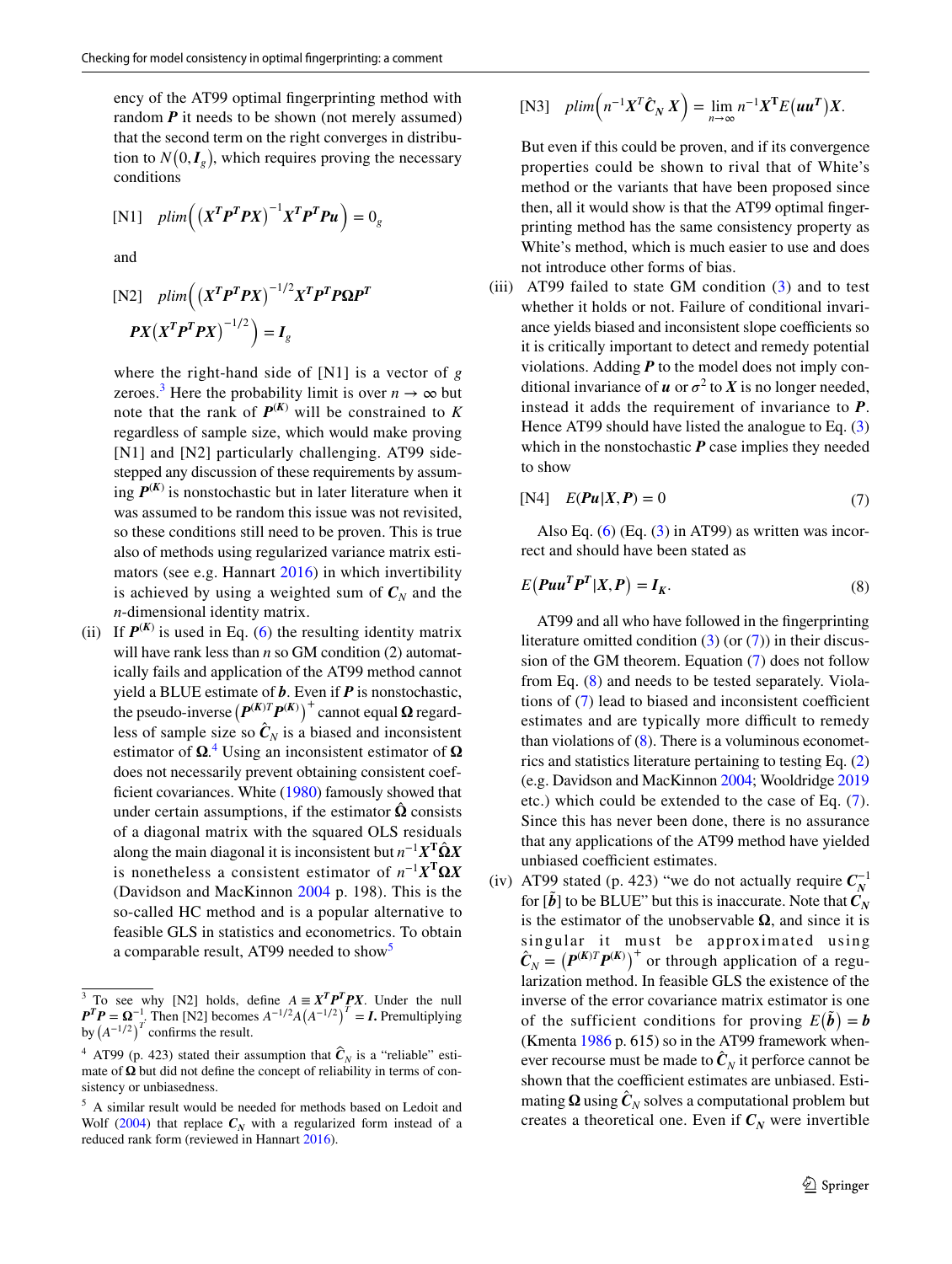however, that would only be the start of the matter since consistency of  $\tilde{b}$  depends on specific assumptions about the structure of  $\hat{\Omega}$  and that of the other variables in the regression model. Amemiya [\(1973\)](#page-5-8) derived sufficient conditions for consistency and efficiency of a GLS estimator when the errors are known to follow a mixed autoregressive moving average process. But the proof depends on 5 assumptions about the numerical properties of *X* and *u* that might not hold in all applications. In the case of AT99 the reader is not told what assumptions about *X* and  $\hat{C}_N$  are necessary for  $\hat{b}$  to converge in distribution to  $N(\boldsymbol{b}, (\boldsymbol{X}^T \boldsymbol{C}_N^{-1} \boldsymbol{X})^{-1})$ , the authors merely assert (p. 422) that it does. Especially in light of how small  $K$  is in many applications, the non-existence of  $C_N^{-1}$  and the absence of proof of consistency means claims about the unbiasedness of optimal fngerprinting regression coefficients based on the AT99 method are conjectural. What is needed is a proof of the statement

[N5] 
$$
\sqrt{n}(\tilde{b} - E(\tilde{b})) \rightarrow^d N(0, V)
$$
  
where  $V = \text{plim} (n^{-1}X^T \hat{C}_N^{-1} X)^{-1}$ . If **u** is assumed to be  
Normal it would suffice to prove [N1] and [N2], other-

wise a central limit theorem is required. (v) The distribution of a test statistic under the null cannot be conditional on the null being false. Reliance on the assumption that  $\hat{C}_N \cong C_N = \Omega$  creates a risk of spurious inference in the AT99 framework since it assumes that the climate model is a perfect representation of the real climate. The climate model embeds the assumption that greenhouse gases have a signifcant efect on the climate along with other assumptions about the magnitude and efects of natural forcings. In a typical optimal fngerprinting application, the researcher seeks to compute the distribution of a test statistic under the null hypothesis that greenhouse gases have no efect on the climate. No statistic can be constructed in the AT99 framework that maintains this assumption. Use of preindustrial control runs to generate  $C_N$ , or combining data from diferent climate models, does not remedy this issue since all such models, even in their preindustrial era simulations, embed the assumption that elevated greenhouse gases (if present) would have a large efect relative to those of natural forcings.

#### **3 Residual consistency test**

The foregoing has established that AT99 erred in claiming their method satisfes the GM conditions thereby yielding unbiased and efficient estimates. Violations of GM conditions are typically detected using standard specifcation tests as explained in any regression textbook. These have been missing in the optimal fngerprinting literature and instead practitioners have relied more or less exclusively on the RCT introduced in AT99. It entails obtaining an error covariance matrix  $C'_N$  where the  $'$  denotes that it is from a different climate model than the one used to generate  $P^{(K)}$  in Eq.  $(5)$  $(5)$ , then using the quadratic form

$$
RCT = \boldsymbol{u}_1^T \boldsymbol{P}'^T \boldsymbol{P}' u_1 \tag{9}
$$

where  $P'$  is computed from  $C'_N$  in the manner described above and  $u_1$  is a set of residuals formed by plugging the estimated coefficients from Eq.  $(5)$  $(5)$  into Eq.  $(1)$  $(1)$ . If RCT is less than the 5% critical value from the centered  $\chi^2(K - g)$ distribution, where *g* is the number of columns of *X*, the null hypothesis is not rejected.

But what is the null hypothesis? A difficulty in interpreting the RCT is that AT99 never stated it formally. They wrote (p. 424):

Our null-hypothesis,  $\mathcal{H}_0$ , is that the control simulation of climate variability is an adequate representation of variability in the real world in the truncated statespace which we are using for the analysis, i.e. the subspace defned by the frst *K* EOFs of the control run does not include patterns which contain unrealistically low (or high) variance in the control simulation of climate variability. Because the efects of errors in observations are not represented in the climate model,  $\mathcal{H}_0$  also encompasses the statement that observational error is negligible in the truncated state-space (on the spatio-temporal scales) used for detection. A test of  $\mathcal{H}_0$ , therefore, is also a test of the validity of this assumption. If we are unable to reject  $\mathcal{H}_0$ , then we have no explicit reason to distrust uncertainty estimates based on our analysis.

The first sentence is quite imprecise: what makes a control simulation "adequate"? It implies a bound on the bias matrix  $D = \hat{C}_N - \Omega$  with no guidance as to how to quantify it or whether it approaches 0 as  $n \to \infty$ . The next two sentences imply that the null hypothesis also involves a condition on  $\sigma^2$ , namely that it is "negligible", with no further clarifcation. The fnal sentence is meaningless at best, and in fact is untrue.

The first difficulty of interpreting the RCT is that AT99 do not formally connect it to GM conditions ([7\)](#page-2-3) or [\(8](#page-2-4)), so readers do not know which one is rejected if the RCT value is large, or which if either can be retained if the RCT is small. And since ([7](#page-2-3)) and ([8\)](#page-2-4) are independent conditions, a small value of any single test statistic would not suffice to accept both. Moreover there can be many reasons conditions ([7\)](#page-2-3) and ([8\)](#page-2-4) fail so hypothesis tests need to be constructed against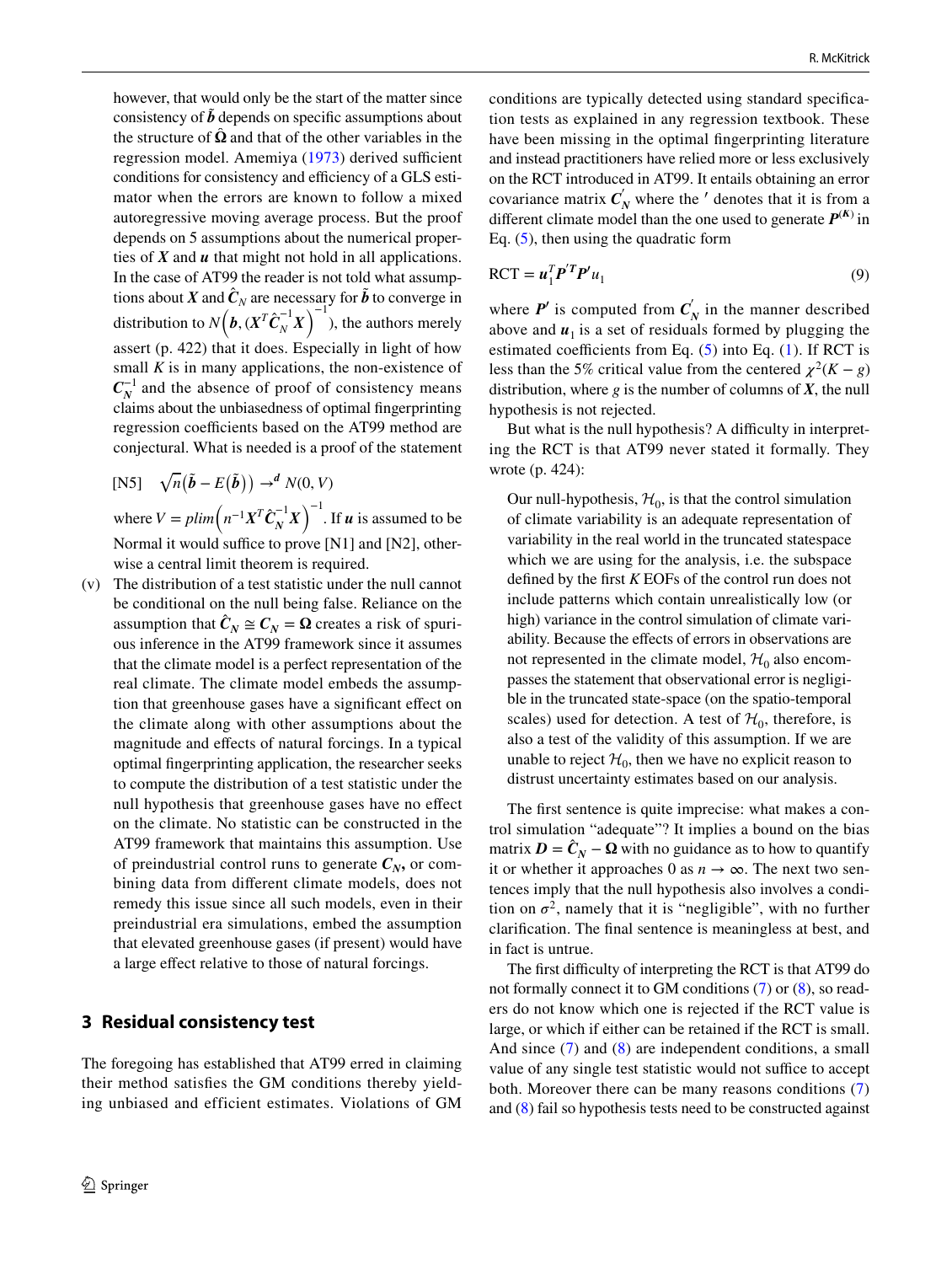specifc alternatives. Even if we assume the regression errors are Normally distributed, alternatives not ruled out by  $\mathcal{H}_0$ (for example non-linearity of the true regression equation) can yield residuals that follow a non-central  $\chi^2$  distribution (see examples in Ramsey [1969\)](#page-5-9) in which case use of the critical values from the central  $\chi^2$  tables would be invalid. There is simply no one universal specifcation test. That is why standard regression textbooks recommend applying a battery of tests to check the GM conditions. Imbers et al. [\(2014](#page-5-10)) recommended using a somewhat wider range of specifcation tests but the advice has yet to be generally applied. Failure to reject the RCT has been interpreted as comprehensive support for fngerprinting model specifcations, an entirely unwarranted assumption.

Thus it is not possible to assign meaning to either rejection or non-rejection of the RCT. The customary way to present a new test statistic is to state the associated null and alternative hypotheses mathematically, list all the assumptions necessary to derive its distribution, prove its distribution either exactly or asymptotically, and present evidence of its size and power either theoretically or based on simulations. A typical example (with some applicability to the RCT) is in Newey [\(1985\)](#page-5-11). None of these steps were followed in AT99 nor in subsequent treatments of the issue. Users have thus been interpreting and relying on the RCT with no guidance as to its power, distribution or true critical values.

As a specifc example of the problem, suppose that GM condition  $(7)$  does not hold and the coefficient estimates from model ([5\)](#page-1-6) are biased and inconsistent. This could happen if, for example, the matrix *X* omits one or more variables on which *y* signifcantly depends and which are partially correlated with one of the columns of *X*. Suppose also that the selected  $C'_N$  matrix is diagonal with every entry on the diagonal, denoted  $c'_{ii}$ , varying in direct proportion to the corresponding squared element of  $u_1$  but is always a little greater in magnitude. Then

$$
RCT = \sum_{i=1}^{K} \frac{u_{1i}^2}{c'_{ii}} < K.
$$

By construction  $C'_N$  satisfies  $\mathcal{H}_0$  in the loose sense of being "adequate". Since the 5% critical values for  $\chi^2(K-2)$ always exceed *K*, in the  $g = 2$  case we will have [5% critical value] $> K$  $>$ RCT hence the RCT would never reject. Other non-diagonal versions of  $C'_N$  could be constructed which are likewise "adequate" yet as long as the elements of  $P^T P' u_1$ are each a bit smaller than the corresponding values  $1/u_{1i}$ , RCT will not exceed *K* even while the GM conditions fail to hold and the estimator  $\tilde{b}$  is biased and inconsistent.

In sum, it is unclear what the RCT tests. This needs to be rectified by stating  $H_0$  formally, with specific reference to conditions [\(7](#page-2-3)) and ([8\)](#page-2-4), providing a proper derivation of the asymptotic distribution of the RCT under the null including

a list of all the assumptions of the data generating process, specifying the assumed limiting properties of *D*, and presenting evidence of the RCT's power characteristics. More specifcally, to validate the use that has been made of the RCT to date requires proof of the following statement:

$$
[\text{N6}] \quad [7] \& [8] \Leftrightarrow u_1^T P^{\prime T} P^{\prime} u_1 < \alpha_{.05}
$$

where  $\alpha_{.05}$  is the 5% critical value from the central  $\chi^2(K - m)$ distribution.

#### **4 Conclusion**

The methodology of AT99 is seminal to the optimal fngerprinting literature (see reviews in IADAG [2005](#page-5-12); Hegerl and Zwiers [2011](#page-5-2); Bindoff et al. [2013](#page-5-13) and Hannart [2016\)](#page-5-5). A very large number of studies has appeared over the past two decades applying the AT99 method, or extensions thereof, to global (e.g. Hegerl et al. [1997](#page-5-14), [2000](#page-5-15); Tett et al. [1999](#page-6-2); Allen and Stott [2003;](#page-5-1) Allen et al. [2006](#page-5-16)) and regional (e.g. Gillett et al. [2008\)](#page-5-17) temperature indicators, as well as to other climate variables like atmospheric moisture (Santer et al. [2007\)](#page-6-3), snow cover (Najaf et al. [2016](#page-5-18)), forest fres (Gillett et al. [2004](#page-5-19)) and others (see Hegerl et al. [2006\)](#page-5-20). The literature resting on AT99 fgures prominently in the increasing confdence with which the Intergovernmental Panel on Climate Change (IPCC [2013\)](#page-5-21) and others have attributed most modern climate change to anthropogenic infuences, chiefy greenhouse gases, especially since 1950. Inferences based at least in part on the AT99 methodology have driven some of the most consequential policy decisions in modern times.

Confdence in the results of the AT99 methodology rests on their claim that it satisfes the GM conditions and thereby yields unbiased and efficient coefficients, and that as long as the RCT yields a small score relative to the 5% critical values of the central  $\chi^2$  distribution the variance estimator is valid. These claims are untrue. AT99 omitted a key necessary condition for the GM Theorem and misstated the others. The way the method is commonly used (with  $K < n$ ) the GM conditions automatically fail. The omitted GM condition has never been mentioned or tested in the optimal fngerprinting literature and hence there is no assurance past fngerprinting results are unbiased or consistent. RCT values provide no assurance on this point. AT99 presented only a vaguely-worded null hypothesis and did not relate it to the GM conditions, nor did they state the necessary assumptions to derive its distribution.

Despite the long passage of time since its publication, owing to the infuence of the AT99 methodology this situation should be rectifed. The purpose of this comment is to encourage the authors of AT99 to do so by proving the six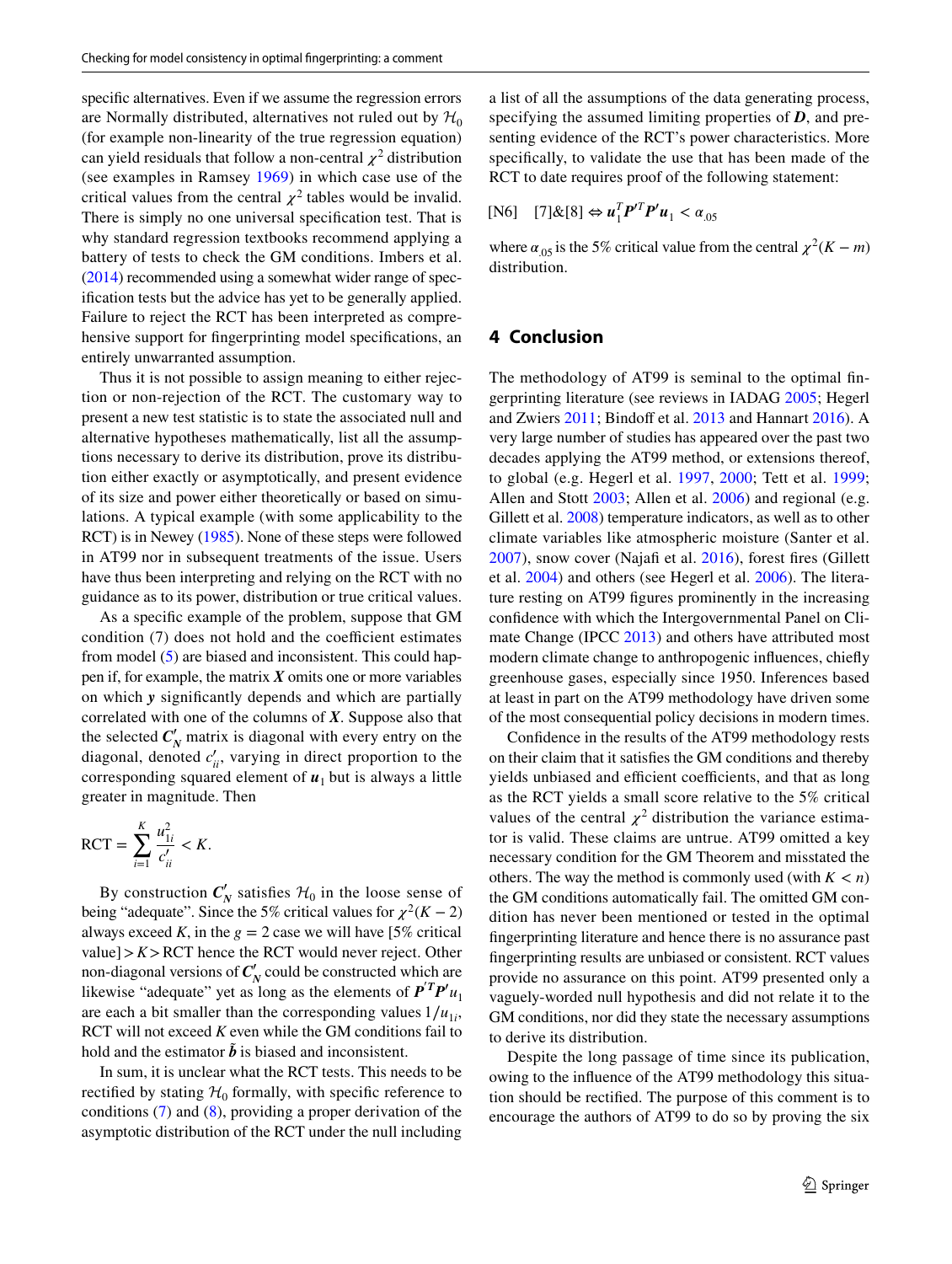necessary conditions [N1]—[N6], or alternatively to advise readers of the implications if it is not possible to do so.

**Author contributions** 100%.

**Funding** The author did not receive support from any organization for the submitted work.

**Availability of data and material** Not applicable.

**Code availability** Not applicable.

#### **Declarations**

**Conflict of interest** The author is a Senior Fellow of the Fraser Institute and a member of the Academic Advisory Council of the Global Warming Policy Foundation. Neither organization had any knowledge of, involvement with or input into this research. The author has provided paid or unpaid advisory services to private sector entities in the law, manufacturing, distilling, communications, policy analysis and technology sectors. None of these entities had any knowledge of, involvement with or input into this research.

**Open Access** This article is licensed under a Creative Commons Attribution 4.0 International License, which permits use, sharing, adaptation, distribution and reproduction in any medium or format, as long as you give appropriate credit to the original author(s) and the source, provide a link to the Creative Commons licence, and indicate if changes were made. The images or other third party material in this article are included in the article's Creative Commons licence, unless indicated otherwise in a credit line to the material. If material is not included in the article's Creative Commons licence and your intended use is not permitted by statutory regulation or exceeds the permitted use, you will need to obtain permission directly from the copyright holder. To view a copy of this licence, visit <http://creativecommons.org/licenses/by/4.0/>.

## **References**

- <span id="page-5-1"></span>Allen MR, Stott PA (2003) Estimating signal amplitudes in optimal fnger-printing, part I: theory. Clim Dyn 21:477–491. [https://doi.](https://doi.org/10.1007/s00382-003-0313-9) [org/10.1007/s00382-003-0313-9](https://doi.org/10.1007/s00382-003-0313-9)
- <span id="page-5-0"></span>Allen MR, Tett SFB (1999) Checking for model consistency in optimal fngerprinting. Clim Dyn 15:419–434. [https://doi.org/10.1007/](https://doi.org/10.1007/s003820050291) [s003820050291](https://doi.org/10.1007/s003820050291)
- <span id="page-5-16"></span>Allen MR, Gillett NP, Kettleborough JA, Hegerl G, Schnur R, Stott PA, Boer G, Covey C, Delworth TL, Jones GS, Mitchell JFB, Barnett TP (2006) Quantifying anthropogenic infuence on recent nearsurface temperature change. Surv Geophys 27(5):491–544. [https://](https://doi.org/10.1007/s10712-006-9011-6) [doi.org/10.1007/s10712-006-9011-6](https://doi.org/10.1007/s10712-006-9011-6)
- <span id="page-5-8"></span>Amemiya T (1973) Generalized least squares with an estimated autocovariance matrix. Econometrica 41(4):723–732. [https://doi.org/](https://doi.org/10.2307/1914092) [10.2307/1914092](https://doi.org/10.2307/1914092)
- <span id="page-5-13"></span>Bindoff NL, Stott PA, AchutaRao KM, Allen MR, Gillett N, Gutzler D, Hansingo K, Hegerl G, Hu Y, Jain S, Mokhov II, Overland J, Perlwitz J, Sebbari R, Zhang X (2013) Detection and attribution of climate change: from global to regional. In: Stocker TF, Qin D, Plattner G-K, Tignor M, Allen SK, Boschung J, Nauels A, Xia Y, Bex V, Midgley PM (eds) Climate change 2013: the physical science basis contribution of working group i to the ffth assessment report of the intergovernmental panel on climate change. Cambridge University Press, Cambridge
- <span id="page-5-4"></span>Davidson R, MacKinnon J (2004) Econometric theory and methods. OUP, New York
- <span id="page-5-19"></span>Gillett NPAJ, Weaver FWZ, Flannigan MD (2004) Detecting the efect of climate change on canadian forest fres. Geophys Res Lett. <https://doi.org/10.1029/2004GL020876>
- <span id="page-5-17"></span>Gillett NP, Stone DA, Stott PA, Nozawa T, Alexey Yu, Karpechko GC, Hegerl MFW, Philip PDJ (2008) Attribution of polar warming to human infuence. Nat Geosci 1:750–754. [https://doi.org/10.1038/](https://doi.org/10.1038/ngeo338) [ngeo338](https://doi.org/10.1038/ngeo338)
- <span id="page-5-5"></span>Hannart A (2016) Integrated optimal fingerprinting: method description and illustration. J Clim. [https://doi.org/10.1175/](https://doi.org/10.1175/JCLI-D-14-00124.1) [JCLI-D-14-00124.1](https://doi.org/10.1175/JCLI-D-14-00124.1)
- <span id="page-5-2"></span>Hegerl G, Zwiers F (2011) Use of models in detection and attribution of climate change. Wires Clim Change. [https://doi.org/10.1002/](https://doi.org/10.1002/wcc.121) [wcc.121](https://doi.org/10.1002/wcc.121)
- <span id="page-5-14"></span>Hegerl GC, Hasselmann K, Cubasch U, Mitchell JFB, Roeckner E, Voss R, Waszkewitz J (1997) Multi-fngerprint detection and attribution analysis of greenhouse gas, greenhouse gas-plus-aerosol and solar forced climate change. Clim Dyn 13(8):613–634. [https://](https://doi.org/10.1007/s003820050186) [doi.org/10.1007/s003820050186](https://doi.org/10.1007/s003820050186)
- <span id="page-5-15"></span>Hegerl GC, Stott PA, Allen MR, Mitchell JFB, Tett SFB, Cubasch U (2000) Optimal detection and attribution of climate change: sensitivity of results to climate model diferences. Clim Dyn 16(10):737–754. <https://doi.org/10.1007/s003820000071>
- <span id="page-5-20"></span>Hegerl GC, Karl TR, Allen M, Bindoff NL, Gillett N, Karoly D, Zhang X, Zwiers F (2006) Climate change detection and attribution: beyond mean temperature signals. J Clim. [https://doi.org/10.1175/](https://doi.org/10.1175/JCLI3900.1) **[JCLI3900.1](https://doi.org/10.1175/JCLI3900.1)**
- <span id="page-5-10"></span>Imbers J, Ana L, Chris H, Myles A (2014) Sensitivity of climate change detection and attribution to the characterization of internal climate variability. J Clim. <https://doi.org/10.1175/JCLI-D-12-00622.1>
- <span id="page-5-12"></span>International Ad Hoc Detection and Attribution Group (IADAG) (2005) Detecting and attributing external infuences on the climate system: a review of recent advances. J Clim 18:1291–1314
- <span id="page-5-21"></span>Intergovernmental Panel on Climate Change (IPCC) (2013) Climate change 2013: the physical science basis. In: Stocker TF, Qin D, Plattner G-K, Tignor M, Allen SK, Boschung J, Nauels A, Xia Y, Bex V, Midgley PM (eds) Contribution of Working Group I to the ffth assessment report of the Intergovernmental panel on climate change. Cambridge University Press, Cambridge, United Kingdom and New York, NY, USA
- <span id="page-5-6"></span>Kmenta J (1986) Elements of econometrics, 2nd edn. MacMillan, New York
- <span id="page-5-7"></span>Ledoit O, Wolf M (2004) A well-conditioned estimator for large dimensional covariance matrices. J Multivar Anal 88:365–411. [https://](https://doi.org/10.1016/S0047-259X(03)00096-4) [doi.org/10.1016/S0047-259X\(03\)00096-4](https://doi.org/10.1016/S0047-259X(03)00096-4)
- <span id="page-5-3"></span>Mitchell JFB, Karoly DJ, Hegerl GC, Zwiers FW, Allen MR, Marengo J, Barros, V, Berliner M, Boer G, Crowley T, Folland C, Free M, Gillett N, Groisman P, Haigh J, Hasselmann K, Jones P, Kandlikar M, Kharin V, Kheshgi H, Knutson T, MacCracken M, Mann M, North G, Risbey J, Robock A, Santer B, Schnur R, Schönwiese C, Sexton D, Stott P, Tett S, Vinnikov K, Wigley T (2001) Detection of climate change and attribution of causes. In: Intergovernmental Panel on Climate Change Third Assessment Report Climate Change 2001: The Scientifc Basis, Cambridge, CUP. [https://](https://www.ipcc.ch/report/ar3/wg1/) [www.ipcc.ch/report/ar3/wg1/](https://www.ipcc.ch/report/ar3/wg1/)
- <span id="page-5-18"></span>Najafi MR, Zwiers FW, Gillett NP (2016) Attribution of the spring snow cover extent decline in the northern hemisphere, Eurasia and North America to anthropogenic infuence. Clim Change 136:571–586. <https://doi.org/10.1007/s10584-016-1632-2>
- <span id="page-5-11"></span>Newey W (1985) Generalized method of moments specifcation testing. J Econom 29(3):229–256. [https://doi.org/10.1016/0304-4076\(85\)](https://doi.org/10.1016/0304-4076(85)90154-X) [90154-X](https://doi.org/10.1016/0304-4076(85)90154-X)
- <span id="page-5-9"></span>Ramsey JB (1969) Tests for specifcation errors in classical linear leastsquares regression analysis. J R Stat Soc 31(2):350–371. [https://](https://doi.org/10.1111/j.2517-6161.1969.tb00796.x) [doi.org/10.1111/j.2517-6161.1969.tb00796.x](https://doi.org/10.1111/j.2517-6161.1969.tb00796.x)